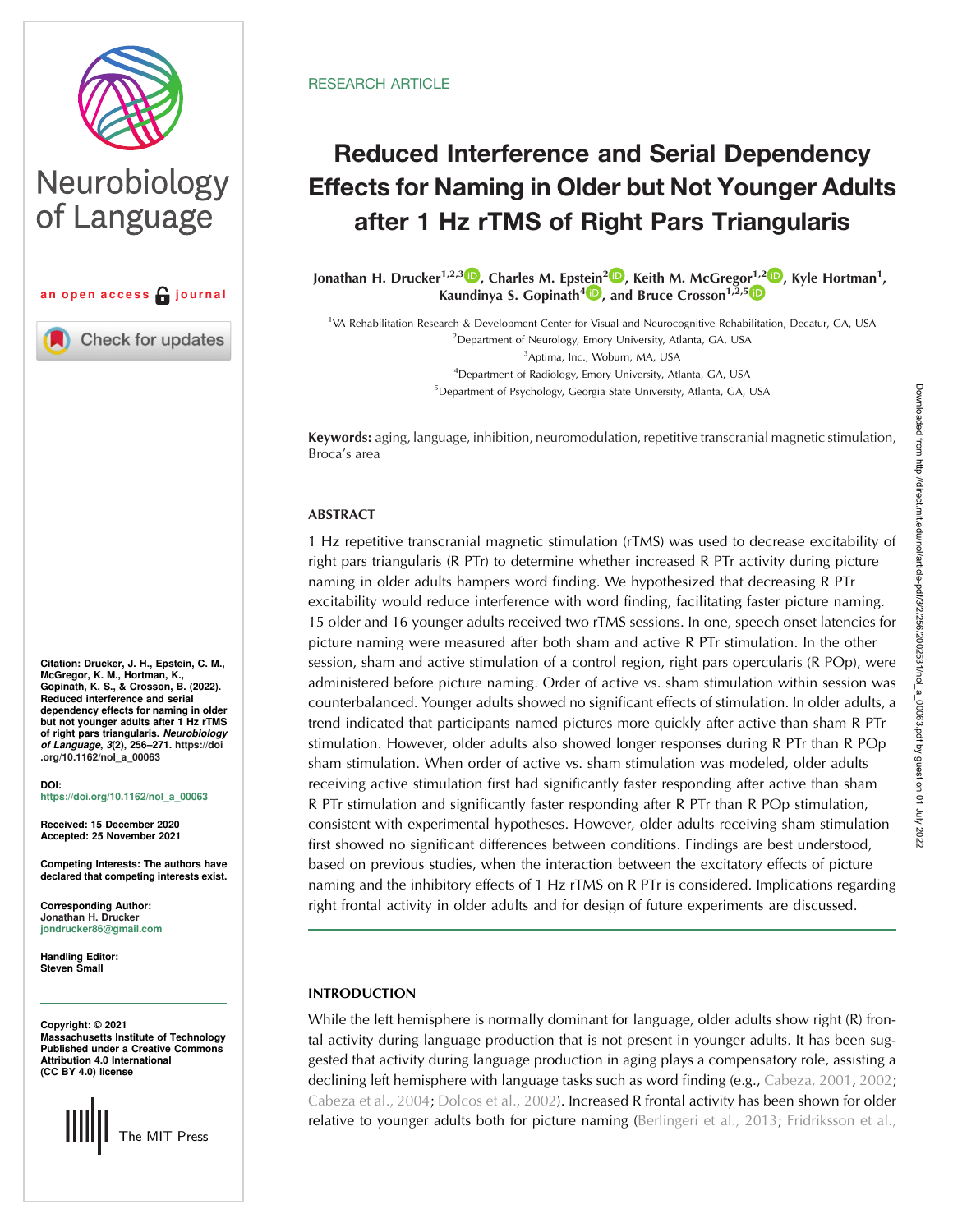Pars triangularis (PTr): A structure in the anterior portion of inferior frontal gyrus.

Repetitive transcranial magnetic stimulation (rTMS): In rTMS, repeated pulses of magnetic energy penetrate the skull, inducing a current that stimulates underlying cortex.

Transcranial direct current stimulation (tDCS): In tDCS, direct current stimulation is applied to the brain through electrodes placed on the scalp.

[2006;](#page-14-0) [Hoyau et al., 2017](#page-14-0); [Wierenga et al., 2008](#page-15-0)) and for category-member generation ([Meinzer et al., 2009](#page-14-0), [2012;](#page-14-0) [Persson et al., 2004](#page-14-0)).

Usually this increased R frontal activity for older adults is located in R pars triangularis (PTr), the anterior portion of the R hemisphere homologue for Broca's area, though not always exclu-sively so. [Wierenga et al. \(2008\)](#page-15-0) found that for poorer performing older adults, picture naming was negatively correlated with blood oxygen level-dependent (BOLD) activity in R PTr. More importantly, [Meinzer et al. \(2009,](#page-14-0) [2012\)](#page-14-0) found for all older adults that accuracy of categorymember generation was negatively correlated with R PTr BOLD activity during this task. In other words, the greater the R PTr activity, the poorer word-finding performance was. These findings raise the possibility that R PTr activity in older adults interferes with word finding. Indeed, [Nocera et al. \(2017\)](#page-14-0) found that after a three-month aerobic exercise regimen, lower post-exercise intervention activity in R inferior frontal cortex during category-member generation was associated with increased category-member generation accuracy and increased efficiency in oxygen utilization from pre- to post-exercise intervention. The association of lower R frontal activity post intervention with an increased accuracy in category member generation across the intervention is highly suggestive that R frontal activity impedes word finding in older adults.

A more direct way to determine if R PTr activity is interfering with word finding, however, is to use non-invasive brain stimulation (NIBS) and observe the effects on a word-finding task. Repetitive transcranial magnetic stimulation (rTMS) and transcranial direct current stimulation (tDCS) are common forms of NIBS. While rTMS has advantages, tDCS has been used more commonly to study frontal language functions in older adults and clinical populations ([Fridriksson et al., 2011\)](#page-14-0). In tDCS, a constant, low amplitude current (1–2 mA) is passed between an anode and a cathode. Generally, the anode is thought to increase cortical excitability beneath it while the cathode is thought to decrease cortical excitability.

[Holland et al. \(2011\)](#page-14-0) found that anodal tDCS of left (L) inferior frontal cortex during picture naming, with the cathode over R frontopolar cortex, decreased verbal reaction times compared to sham tDCS for older adults. There were no younger controls in this study. [Meinzer](#page-14-0) [et al. \(2013\)](#page-14-0) found that anodal tDCS of the L inferior frontal gyrus (IFG), with the cathode over R supraorbital cortex, improved accuracy of category-member generation in older adults compared to sham tDCS. For bilateral stimulation of the IFG (anode over L IFG, cathode over R IFG), [Lifshitz Ben-Basat and Mashal \(2017\)](#page-14-0) found faster reaction times during active than sham tDCS in older participants, but only in the sham-first group and not in the active-first group (active and sham conditions were separated by at least two or three days). There was no young control group.

From the standpoint of our question about R PTr, there are potential limitations to tDCS studies. Two studies [\(Holland et al. 2011](#page-14-0); [Meinzer et al. 2013](#page-14-0)) investigated only L inferior frontal anodal stimulation, and one study ([Lifshitz Ben-Basat & Mashal, 2017](#page-14-0)) used anodal stimulation in L and cathodal in R IFG. Thus, none of the three studies performed isolated cathodal stimulation of the R IFG to decrease its excitability and determine effects on word finding. Further, two of the studies ([Holland et al., 2011;](#page-14-0) [Lifshitz Ben-Basat & Mashal, 2017](#page-14-0)) did not include a young control group to which the results of the findings for older participants could be referenced. Finally, given the tDCS electrodes and their configuration, isolation of PTr stimulation from stimulation of other IFG components would have been extraordinarily difficult, even if attempts to isolate R IFG stimulation had been made [\(Dmochowski et al., 2011\)](#page-14-0). Hence, the question of whether increased R PTr activity interferes with word finding remains an open question.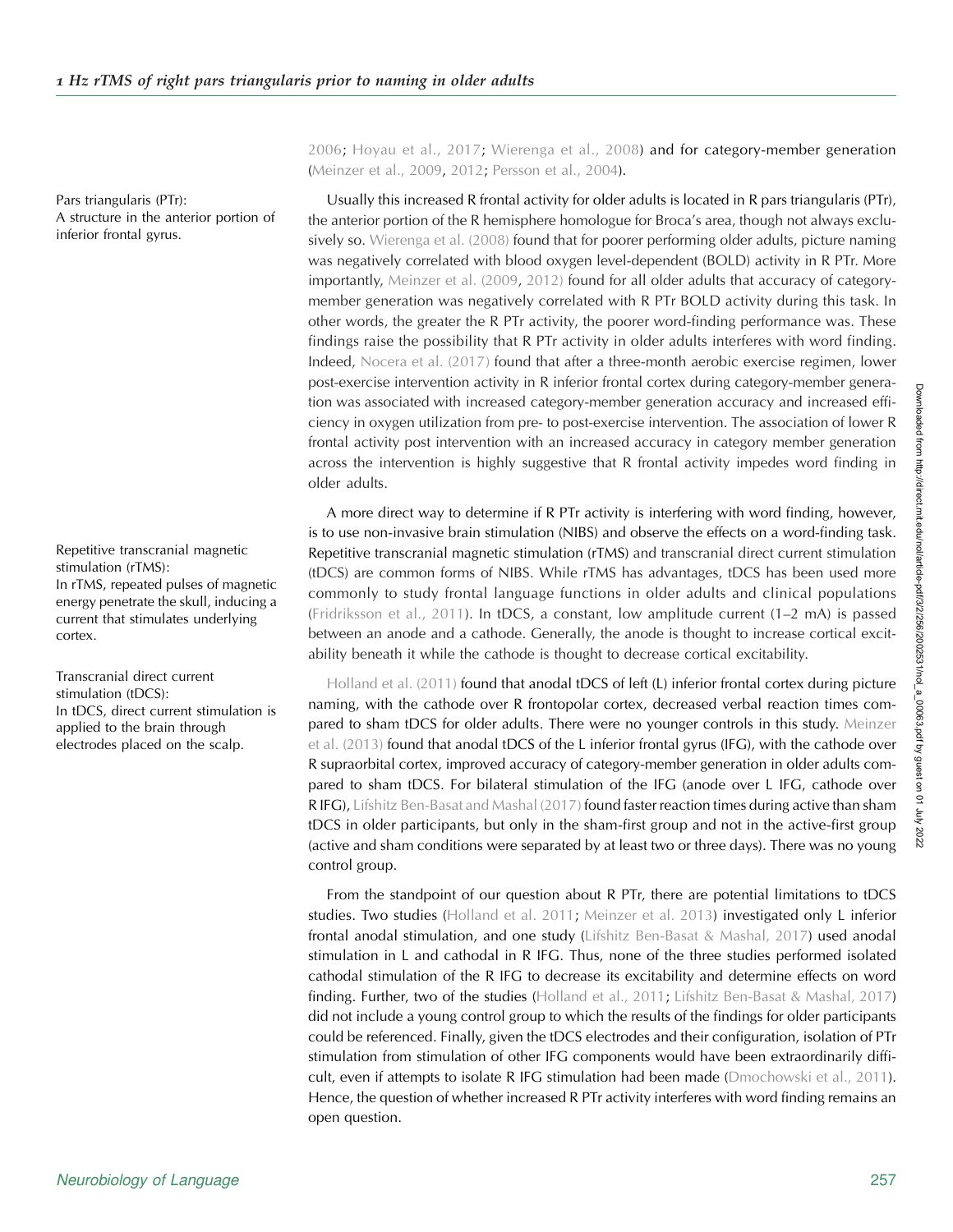Pars opercularis:

A structure occupying the posterior portion of the inferior frontal gyrus.

#### 1 Hz rTMS:

When rTMS pulses are delivered at a 1/second rate, excitability of cortex is decreased, making it more difficult to activate.

The current study was designed to address this issue. We elected to use 1 Hz repetitive transcranial magnetic stimulation (rTMS), which decreases cortical excitability, to deal with some of the limitations to tDCS studies. rTMS induces rapid current changes that are limited to a relatively small and well-defined brain region; i.e., it has greater spatial specificity than tDCS. When paired with neuronavigation guided by structural magnetic resonance images, rTMS affords greater precision in stimulation of target cortical regions. Our study also included a young control group to which we could reference findings from older adults. Further, based on previous work in aphasic patients and neurotypical adults [\(Naeser et al., 2005,](#page-14-0) [2011;](#page-14-0) [Ren](#page-15-0) [et al., 2014](#page-15-0)), we included a control region, R pars opercularis (POp), for R PTr and performed active and sham rTMS on both R PTr and R POp. Since R POp is just posterior to R PTr in the IFG, even high-definition tDCS (i.e., using multiple channels on the scalp to selectively target specific brain regions) could not provide enough spatial resolution to separate stimulation of PTr from that of POp. We hypothesized that active 1 Hz rTMS of R PTr would reduce reaction times for picture naming in older adults relative to sham stimulation of R PTr and relative to active stimulation of R POp, because R PTr activity interferes with the word-finding functions of L PTr, and that reducing the excitability of R PTr will reduce its activity, thereby reducing its interference. In other words, according to this hypothesis, this effect would be achieved because the decreased excitability of R PTr would reduce its interference with picture naming. Because young adults do not show R PTr activity during word finding ([Meinzer et al., 2009](#page-14-0), [2012;](#page-14-0) [Wierenga et al., 2008](#page-15-0)), we did not expect to see changes in picture-naming reaction times after 1 Hz rTMS in young adults.

## MATERIALS AND METHODS

#### **Participants**

Participants were 15 older adults (8 female) who were 65 to 79 years of age (mean = 70.67 years,  $SD = 4.91$ ) with at least a high school education (12–19 years, mean = 15.71 years,  $SD = 2.05$ ) and 16 younger adults (8 female) who were 20 to 32 years of age (mean  $=$  25.25,  $SD = 3.21$ ) with at least a high school education (16–21 years, mean = 16.79 years,  $SD = 1.58$ ). (Due to a recording error, years of education were not available for one older and two younger adults.) Participants were recruited through flyers posted on the Emory University campus, in local libraries, and in retirement communities, or by advertisements in local news papers. All participants had English as a first language and were right-handed. The Montreal Cognitive Assessment (MoCA; [Nasreddine et al., 2005\)](#page-14-0) was used as a cognitive screening tool. A cut-off score of 24 or higher was used for inclusion, consistent with norms for the region in which the study took place [\(Luis et al., 2009](#page-14-0)). Further, participants had to be free from risks for magnetic resonance imaging (MRI) scanning (e.g., cardiac or other pacemakers, ferromagnetic implants not anchored to bone, significant claustrophobia) and chronic conditions that could affect cognitive functions (e.g., traumatic brain injury, epilepsy or family history of epilepsy, Parkinson's disease, Alzheimer's disease, stroke, heart failure, kidney failure, malaria). Subjects could not be on antiseizure medications or other medications that might reduce responsiveness to rTMS, or on medications that might reduce seizure thresholds (e.g., bupropion, varenicline, chlorpromazine, theophylline). Because the IFG lies below the temporalis muscle, which could be stimulated by TMS pulses, persons with temporomandibular joint disorder were excluded from participation. Because exercise has been shown to affect language functions and brain activity in older adults ([Zlatar et al., 2013;](#page-15-0) [Nocera et al., 2015](#page-14-0), [2017,](#page-14-0) [2020\)](#page-14-0), and we wanted to measure the effects of age without the confound of exercise effects, persons who regularly performed moderate to high levels of exercise for at least 45 min on at least three days per week were excluded. Participants gave written informed consent in accordance with procedures established by the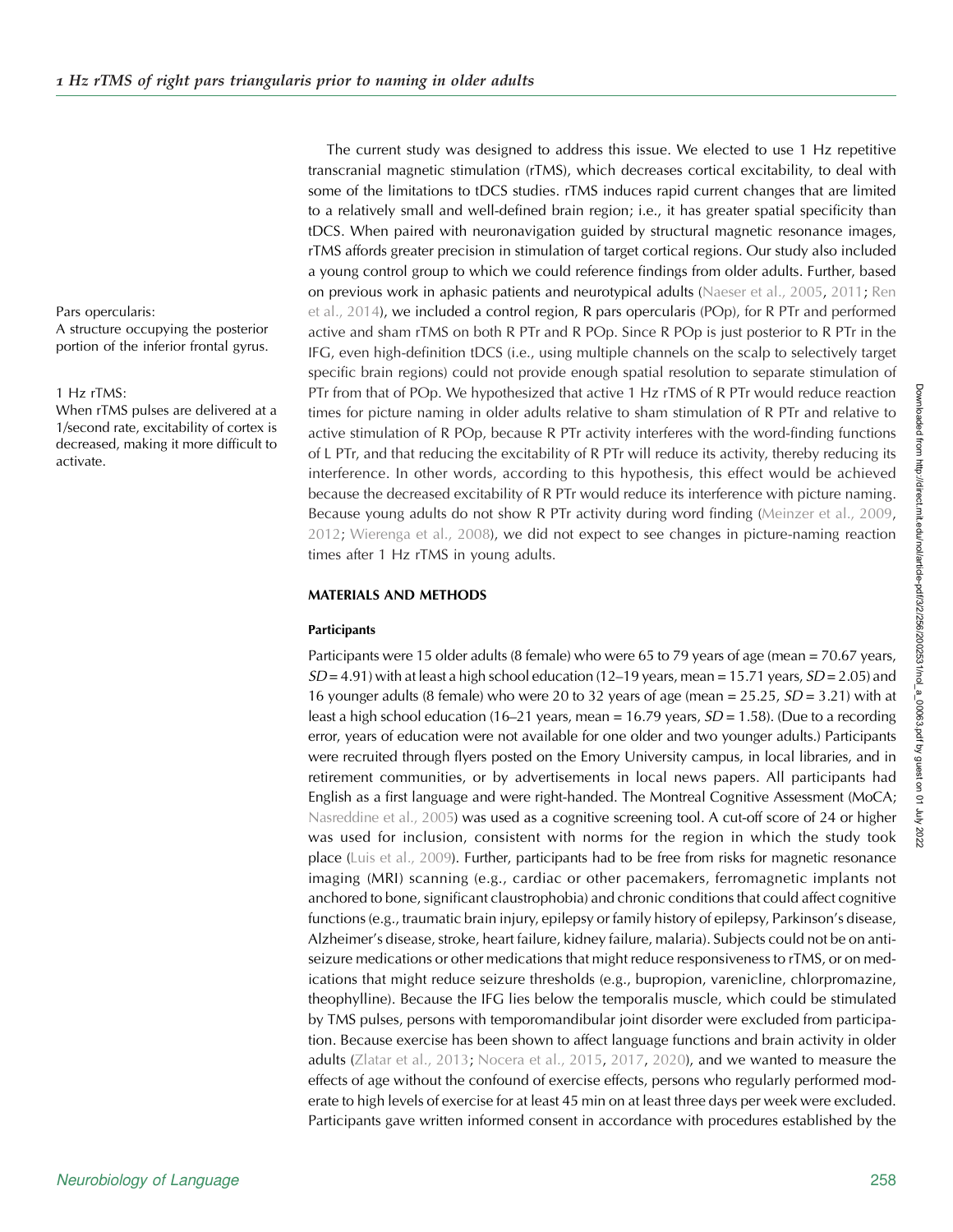Emory University/Atlanta VA Medical Center Institutional Review Board, consistent with the Declaration of Helsinki. They were paid \$50 per session for each of three sessions.

#### Procedures

#### Screening and cognitive testing

Respondents to advertisements and flyers underwent a brief telephone screening to ensure that they met criteria for the study. Prior to MRI scanning and after informed consent procedures during the first session, subjects participated in a brief cognitive assessment. As noted above, the MoCA ([Nasreddine et al., 2005\)](#page-14-0) was administered as a cognitive screening tool. Potential participants achieving a score of 24 points or higher proceeded to MRI scanning and subsequently were scheduled for their two rTMS sessions. To further characterize our sample, the California Verbal Learning Test ([Delis et al., 2000](#page-13-0)) and the Boston Naming Test [\(Kaplan et al.,](#page-14-0) [2001\)](#page-14-0) were administered prior to scanning.

### Magnetic resonance imaging

After consenting and cognitive testing, the younger and older adults participated in an MRI scanning session. A T1-weighted (3 dimensional MP-RAGE) structural MRI was acquired to assist in image-guided rTMS (TR =  $2,300$  ms TE =  $2.89$  ms, flip angle =  $8$  degrees, spatial resolution =  $1 \times 1 \times 1$  mm, matrix =  $256 \times 256$ , 176 sagittal slices). Sites for rTMS were selected as follows. Anatomic landmarks were derived from the location of R PTr activity differences between old and young participants during a previous picture-naming study ([Wierenga et al.,](#page-15-0) [2008\)](#page-15-0), providing optimal separation of stimulation between the two areas (PTr, POp) (Figure 1). Specifically, for R PTr a line was drawn from the intersection of the anterior horizontal ramus (AHR) and the anterior ascending ramus (AAR) of the Sylvian fissure to the inferior frontal sulcus (IFS) at roughly a 45 degree angle to the AHR. The stimulation site was about half way up this line from the vertex. For R POp, the stimulation site was in the superior portion of the area



Figure 1. Stimulation sites for rTMS in R IFG. "1" represents a typical R PTr stimulation site. "2" represents an example of a R POp site.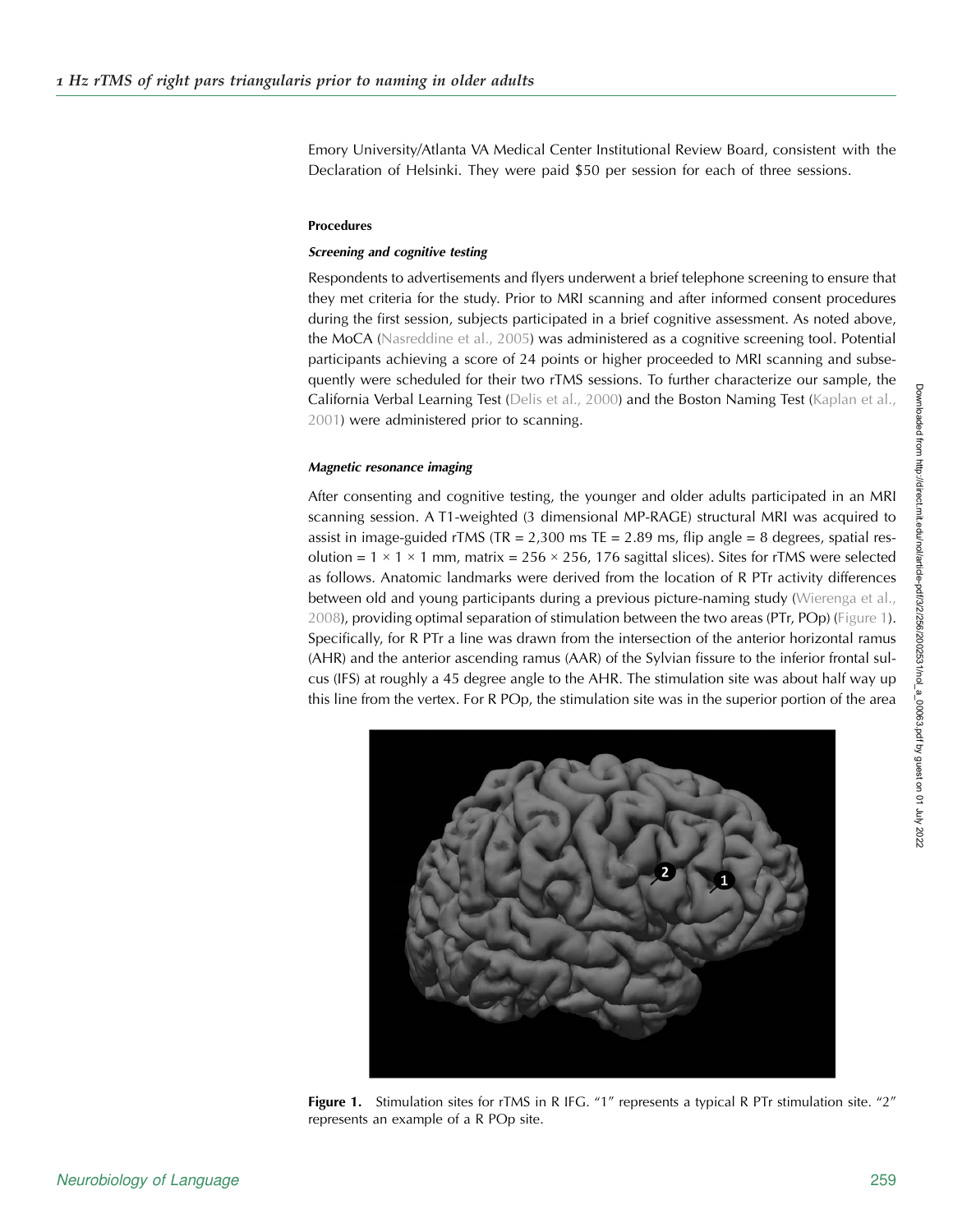(posterior to the AAR and near the IFS), in most instances providing at a least 1.5 cm separation between stimulation sites.

#### rTMS and picture-naming sessions

Experimental procedures were modeled after those of [Naeser et al. \(2011\),](#page-14-0) a study of low frequency (1 Hz) rTMS of PTr, POp, and control regions in aphasic persons and cognitively neurotypical adults. For Naeser et al., two or fewer stimulations occurred within a single session, with at least 30 min between stimulations. In the current study, younger and older adults participated in two rTMS sessions at least a day apart: one session for active and sham PTr stimulation and one session for active and sham POp stimulation. The order of PTr and POp sessions was counterbalanced across participants within each group. Across participants, the order of active and sham stimulation within sessions also was counterbalanced, but each participant had the same order for active vs. sham rTMS for both sessions. At least 30 min elapsed between active and sham stimulation for each area.

One Hz rTMS was delivered via a MagVenture MagPro X100 stimulator and a Magventure Cool-B65 A/P liquid-cooled figure of eight coil. Participants received 600 pulses over 10 min (1 Hz) at 90% of resting motor threshold. R PTr and R POp were localized as described above using a Rogue Research Brainsight 2 neuronavigation image guidance system. Two electrodes for sham stimulation were placed prior to rTMS sessions approximately 1 cm below the hairline and 2 cm apart on the right side of the forehead. For active stimulation, the coil was oriented with the junction vertical (handle pointing downward) to limit stimulation primarily to the target structure, with the stimulating side of the coil held directly over the scalp. Position of the coil relative to the target was continuously monitored using the Brainsight neuronavigation system so that real-time adjustments could be made by the operator to keep the coil over the target site in R PTr or R POp. For sham stimulation, the inert side of the coil was held over the scalp near the target location. The rTMS protocol (1 Hz stimulation for 10 min) was run so that the audible clicks of the magnetic pulses were present during both active and sham stimulation, but stimulation was delivered to the brain only during active rTMS. Electrical stimulation on the forehead was used during active and sham stimulation to enhance the similarity of sensations between the conditions. At the start of both active and sham sessions, electrical pulses were delivered through the surface electrodes in synchrony with the audible clicks of the coil and were adjusted to low levels so that the stimulation was not painful to the participants.

## Naming task

Target names for high imageability items were selected from the University of Western Australia Psycholinguistic Database ([https://websites.psychology.uwa.edu.au/school](http://websites.psychology.uwa.edu.au/school/MRCDatabase/mrc2.html) [/MRCDatabase/mrc2.html](http://websites.psychology.uwa.edu.au/school/MRCDatabase/mrc2.html)). Four lists of 30 items were composed of 15 medium frequency (4–20 occurrences/million) and 15 low frequency (less than 4 occurrences per million) words, and each list contained similar numbers of living and nonliving items. Lists also were counterbalanced such that there were no significant differences between lists for frequency of words in the English language, number of letters, number of syllables (1–4), familiarity, imageability, or concreteness. Four sets of 30 colored pictures corresponding to the target words from the four lists were selected from freely licensed internet databases. Immediately after each of the four rTMS conditions (PTr active, PTr sham, POp active, POp sham), participants sat in front of a Dell Latitude E6420 laptop computer on which one of the four picture sets was presented. A different picture set was presented for each of the conditions. Picture sets were counterbalanced across the conditions such that each picture set appeared an equal number of times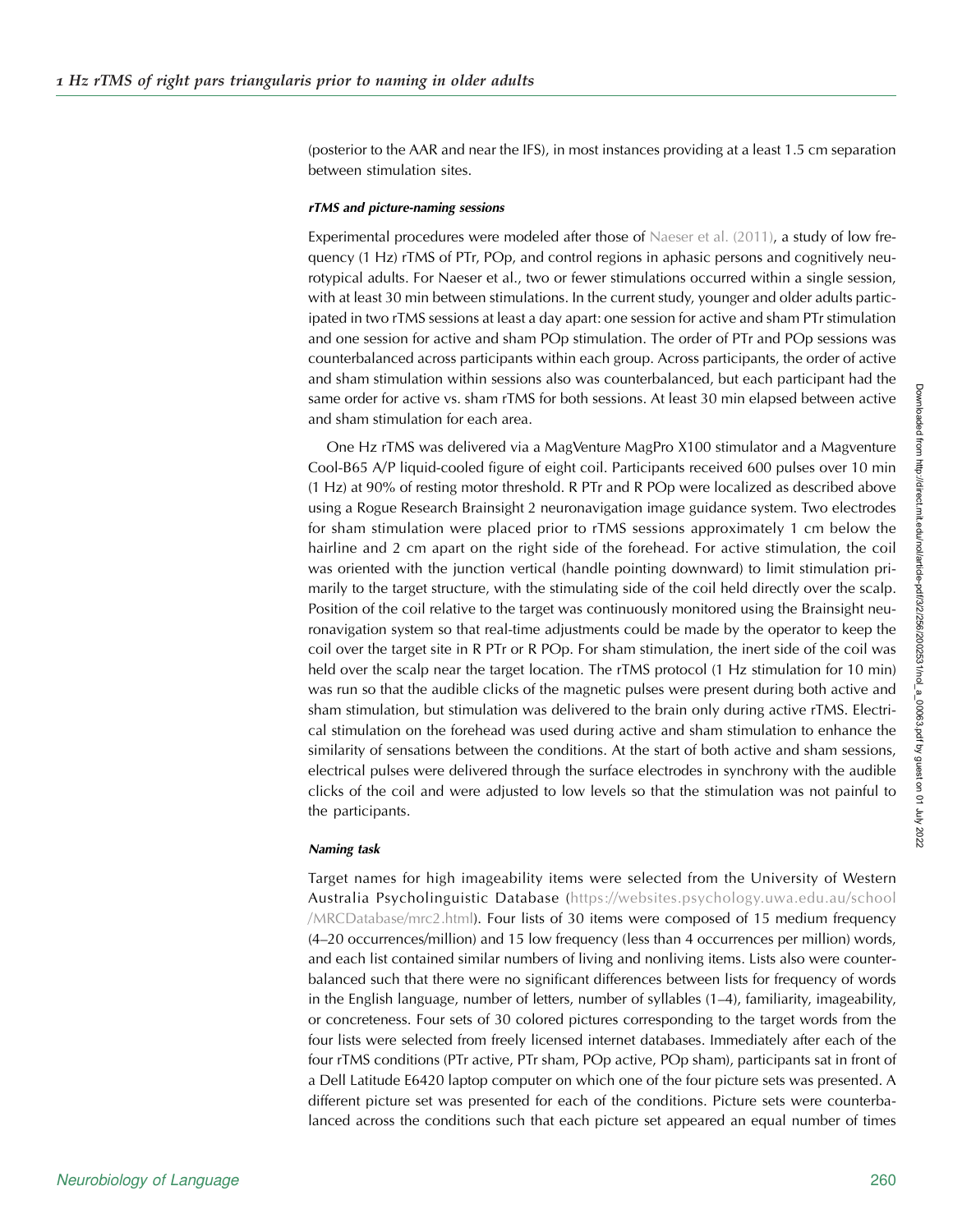in each condition. To avoid participants getting into a rhythm that could bias response latencies, presentation was paced by the experimenter, and a 500 ms pre-stimulus fixation preceded every trial. A new picture was presented after response to the previous picture was completed. Vocal responses were recorded for off-line scoring. The first word uttered in response to a picture was scored for correctness; non-word utterances were ignored for scoring purposes. Plausible alternative responses to the target picture names were allowed. Only correct responses were used in the reaction time analysis; responses more than 3 *SD*s greater than an individual participant's mean reaction time were excluded from analysis. Once a correct response was identified, the speech onset latency (SOL; i.e., reaction time) for the response was calculated using an automated MATLAB script written specifically for the current study, removing any bias from derivation of verbal reaction times.

SOLs were analyzed using a linear mixed effects model that controlled for systematic variance related to the specific items, thereby reducing error variance. The effects of interest were age (young vs. old, a between-subjects effect), site of stimulation (PTr vs. POp, a withinsubjects effect), kind of stimulation (active vs. sham, a within-subjects effect), and order of stimulation (active first vs. sham first, a between-subjects effect). Since order effects were not a part of experimental hypotheses, main experimental hypotheses were first assessed without respect to order. As noted in the Introduction, our a priori hypothesis was that active stimulation of R PTr would reduce reaction times for picture naming in older adults relative to sham stimulation by decreasing its excitability, with no corresponding effect in younger participants. A further a priori hypothesis was that older participants would name pictures more quickly after active PTr than active POp stimulation, with no corresponding effect in younger participants. Subsequently, post hoc analyses assessed if effects for order of stimulation within sessions (active first vs. sham first) interacted with the effects of age (younger vs. older) and/or type of rTMS (active vs sham).

## RESULTS

## A Priori Hypotheses

A priori hypotheses were tested using the structure of a 2 target (PTr vs. Pop)  $\times$  2 stimulation (active vs. sham) Analysis of Variance (ANOVA), removing variance in SOLs related to the specific target words from error variance using a linear mixed model. The first a priori hypothesis, derived from previous functional MRI studies [\(Berlingeri et al., 2013](#page-13-0); [Meinzer et al., 2009](#page-14-0), [2012;](#page-14-0) [Wierenga et al., 2008](#page-15-0)), was that for R PTr, active low-frequency rTMS would lead to faster naming than sham stimulation in older but not younger adults, with no such effects for our control region (R POp). [Figure 2](#page-6-0) shows mean SOLs for active vs. sham stimulation in each of the target brain areas (R PTr vs. R POp) for older vs. younger adults. For PTr in older participants, the mean difference for active vs. sham of −135 ms was marginally significant  $(p = 0.0664)$ . The corresponding mean difference of 79 ms for R PTr in younger adults was not significant ( $p = 0.2648$ ). For older participants, the effect for active vs. sham stimulation of R POp (69 ms) was not significant ( $p = 0.1725$ ), and the effect for R POp in younger adults (29 ms) was not significant ( $p = 0.5518$ ).

Our other hypothesis was that active stimulation of R PTr would yield faster reaction times than stimulation of the control region (R POp) in older participants. This hypothesis was not confirmed (R POp minus R PTr = 59 ms,  $p = 0.3690$ ), with similar results in younger participants (R POp minus R PTr = 54 ms,  $p = 0.3394$ ). Finally, inspection of [Figure 2](#page-6-0) indicated a large difference between the sham conditions for PTr vs. POp in the older adults. While this comparison was not planned, it might have explanatory value for our other findings, and this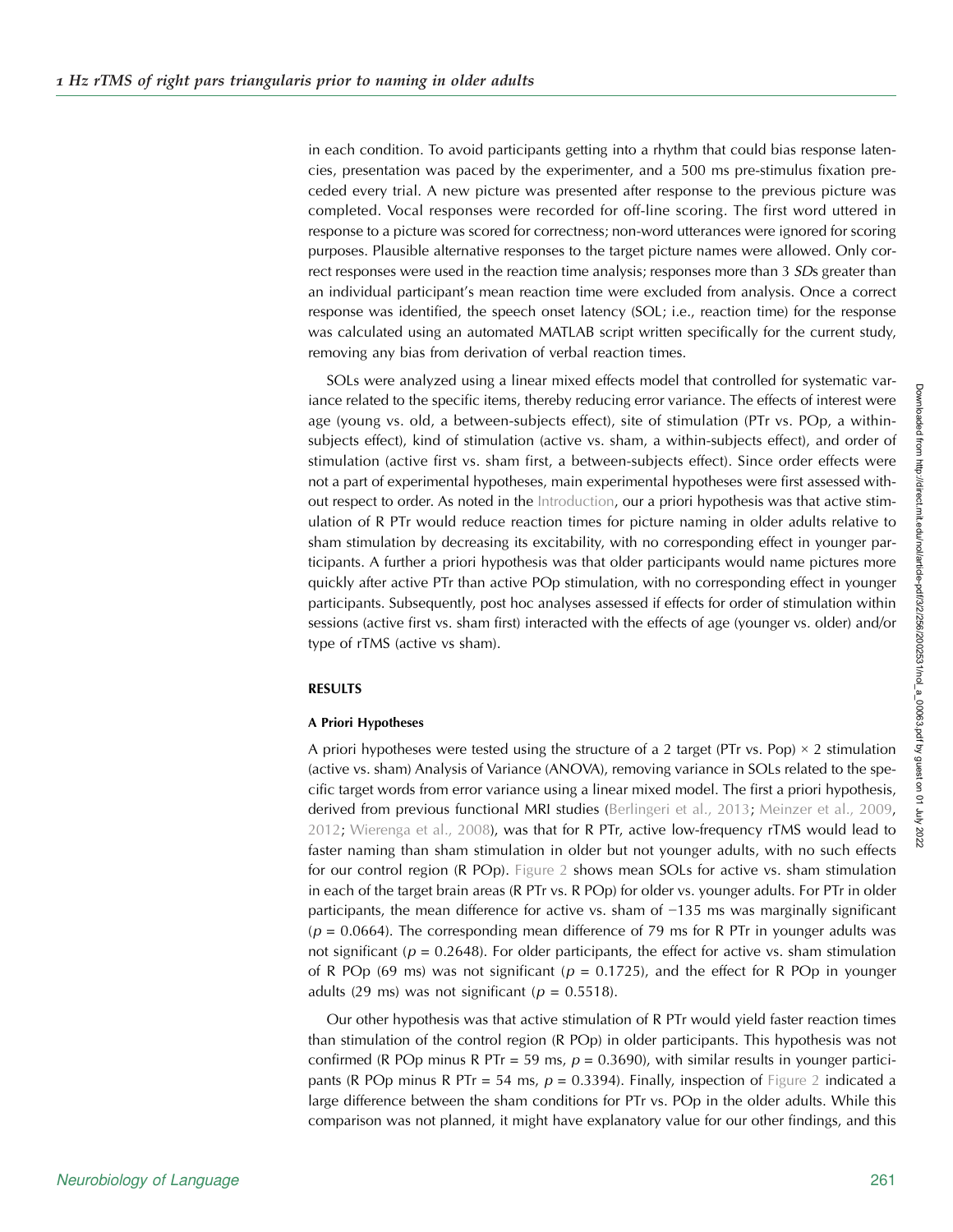<span id="page-6-0"></span>

**Figure 2.** Speech onset latencies (SOLs) for younger and older participants after 1 Hz active or sham rTMS of pars opercularis (POp) and of pars triangularis (PTr). The lighter gray bars represent sham stimulation, and the darker gray bars represent active rTMS. For older participants (right), there was a marginal difference between active vs. sham stimulation for PTr (sham SOL minus active SOL = 135 ms,  $p = 0.0664$ ). However, the sham condition for PTr was slower than that for POp (PTr minus POp = 145 ms,  $p = 0.0143$ ). There were no significance differences for the younger group (left).

analysis indicated the difference was substantial (R PTr sham minus R POp sham = 145 ms,  $p = 0.0143$ .

A perplexing aspect of our data was the difference in sham conditions for R PTr vs. R POp stimulation. By definition, the sham conditions had no active stimulation of the cortex and thus should not produce a measurable behavioral effect. The fact that sham stimulation of R PTr produced significantly longer SOLs than sham stimulation of R POp indicates that something was affecting the cortex in one sham condition that was not affecting it in the other. Two facets of our data led us to ask whether within-session order effects for active vs. sham stimulation in our study might account for the difference in SOLs between the R PTr and the R POp sham conditions.

First, while our within-session time span between active and sham rTMS stimulation (30 min) was similar to other rTMS studies of language (e.g., [Naeser et al., 2011](#page-14-0)) at the time our study was planned, reports of order effects in older participants, even with days between sessions, began to emerge for tDCS (e.g., [Lifshitz Ben-Basat & Mashal, 2017](#page-14-0)) and rTMS (e.g., [James](#page-14-0) [et al., 2017](#page-14-0)). Indeed, in the motor system, [Siebner et al. \(2004\)](#page-15-0) had previously shown that the effects of tDCS can last at least 35–45 min. Hence, when active stimulation is done first with sham 30 min later, the effects of active stimulation may still be present when sham stimulation is given that would not be present when sham stimulation was done first.

The second consideration indicating that the order effects were worth examining was that based on the findings of [Wierenga et al. \(2008\)](#page-15-0), our picture-naming tasks involved repetitive excitation (30 events) of R PTr over a few minutes. [Lang et al. \(2004\)](#page-14-0) showed that preconditioning weak excitatory stimulation with stimulation that reduces cortical excitability tends to enhance the effects of a weak excitatory stimulus 20-30 min after the latter, and [Siebner et al.](#page-15-0) [\(2004\)](#page-15-0) showed that preconditioning stimulation that is normally inhibitory evokes a weak excitatory stimulation that, in turn, lessens effects of the inhibitory stimulation 25–35 min after preconditioning. Hence, these studies raise the possibility that our picture-naming tasks were interacting with our 1 Hz (inhibitory) r TMS. As we discuss in detail later (in the Discussion section), these sequences in Lang's and Seibner's studies have analogues in our study. For purposes of studying order effects, the important point here is that the interaction of 1 Hz rTMS of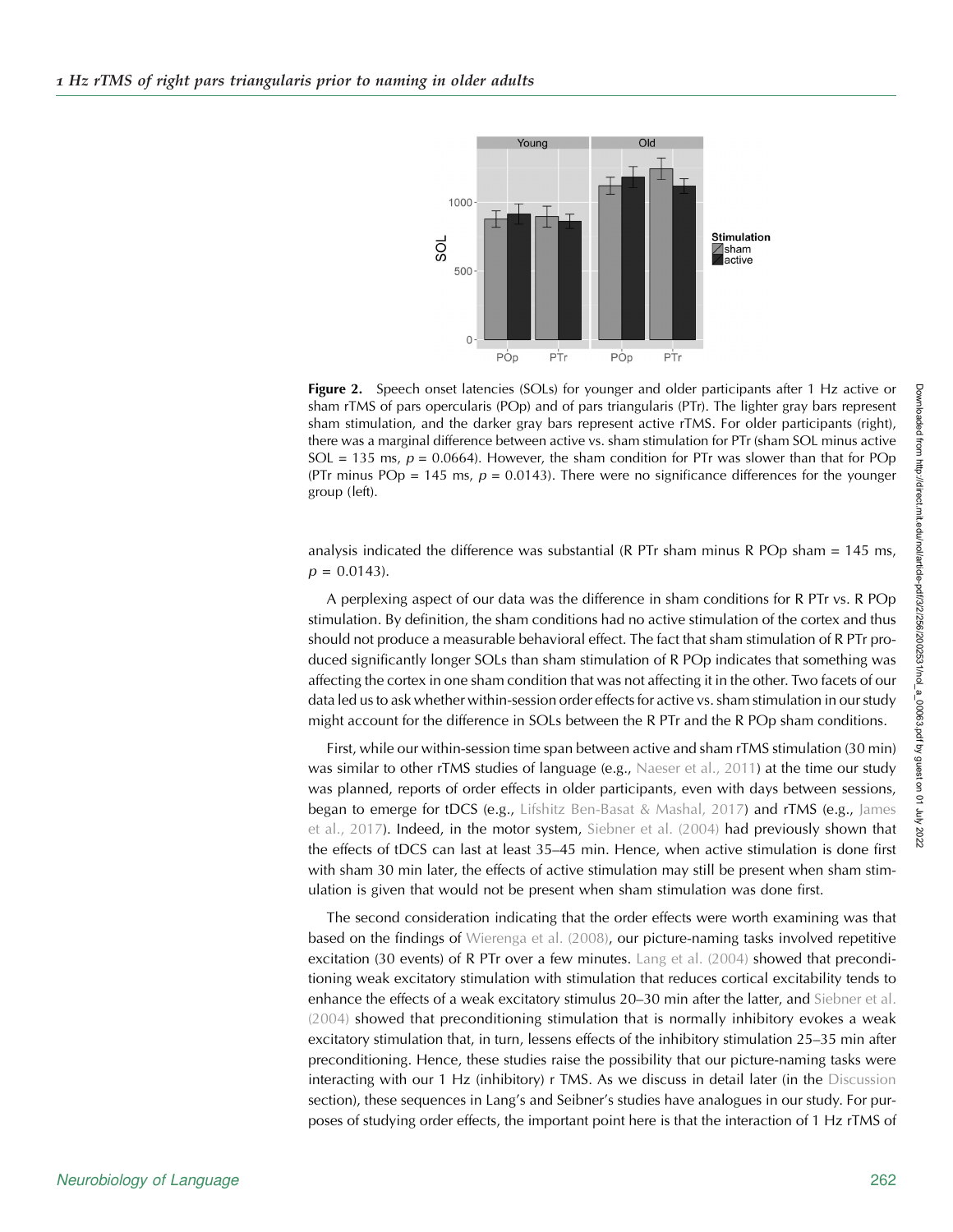<span id="page-7-0"></span>R PTr with the excitatory effects on R PTr of picture naming might produce order effects in older adults affecting results of the stimulation condition (active or sham) that was administered second within sessions. In other words, there were no experimental events that could precondition the stimulation condition (active or sham) that was administered first, but the picture naming or active rTMS administered during the first stimulation condition could precondition the events that followed it to affect picture-naming SOLs in the second condition. Hence, taking these possibilities into consideration, within session order was added to the model to determine if it could further explain our findings.

### Adding Order of Stimulation to the Analysis Model

Hence, we repeated the above linear mixed model ANOVA adding order of stimulation within session (active first vs. sham first) as a third independent variable. Since significant effects for the above a priori comparisons were found for the older but not the younger group, we focused these analyses on the older group, but also performed a parallel analysis in the younger group to determine whether order effects could have contributed to any lack of findings in the younger subjects. For the older group, there was a significant 3-way interaction ( $p =$ 0.0426) of Cortical Target (PTr vs. POp)  $\times$  Stimulation (Active vs. Sham)  $\times$  Order within Sessions (active-first vs. sham-first). Hence, we next determined whether there were Target × Stimulation interactions at the different levels of order within sessions. For the active-first group, the Target  $\times$  Stimulation interaction was significant ( $p = 0.0018$ ), but for the sham-first group, this interaction was not significant ( $p = 0.7962$ ). Given this finding, we next looked at pairwise comparisons representing stimulation effects at the different targets (R PTr vs. R POp), as well as the target effects at the different types of stimulation, for the active-first older group.



For the older participants, the active-first effects (Figure 3A) are an amplified version of the results when order of stimulation was not modeled, specifically for the R PTr conditions:

Figure 3. (A) Speech onset latency (SOL) reactions times for the active-first (left) and sham-first (right) conditions for the older adults. Light gray bars represent sham stimulation, and dark gray bars represent the active stimulation. For the active-first group, participants named pictures significantly faster for active than sham rTMS in PTr but not in POp. Older participants also named pictures faster after active PTr stimulation than after active POp stimulation. However, they also named pictures faster after sham POp stimulation than after sham PTr stimulation. The unexpected difference between sham conditions is explained in the Discussion section. (B) SOLs for the active-first (left) and sham-first (right) conditions for younger adults. Younger participants named pictures marginally faster after active PTr stimulation than after the active POp condition, but no other comparisons approached significance.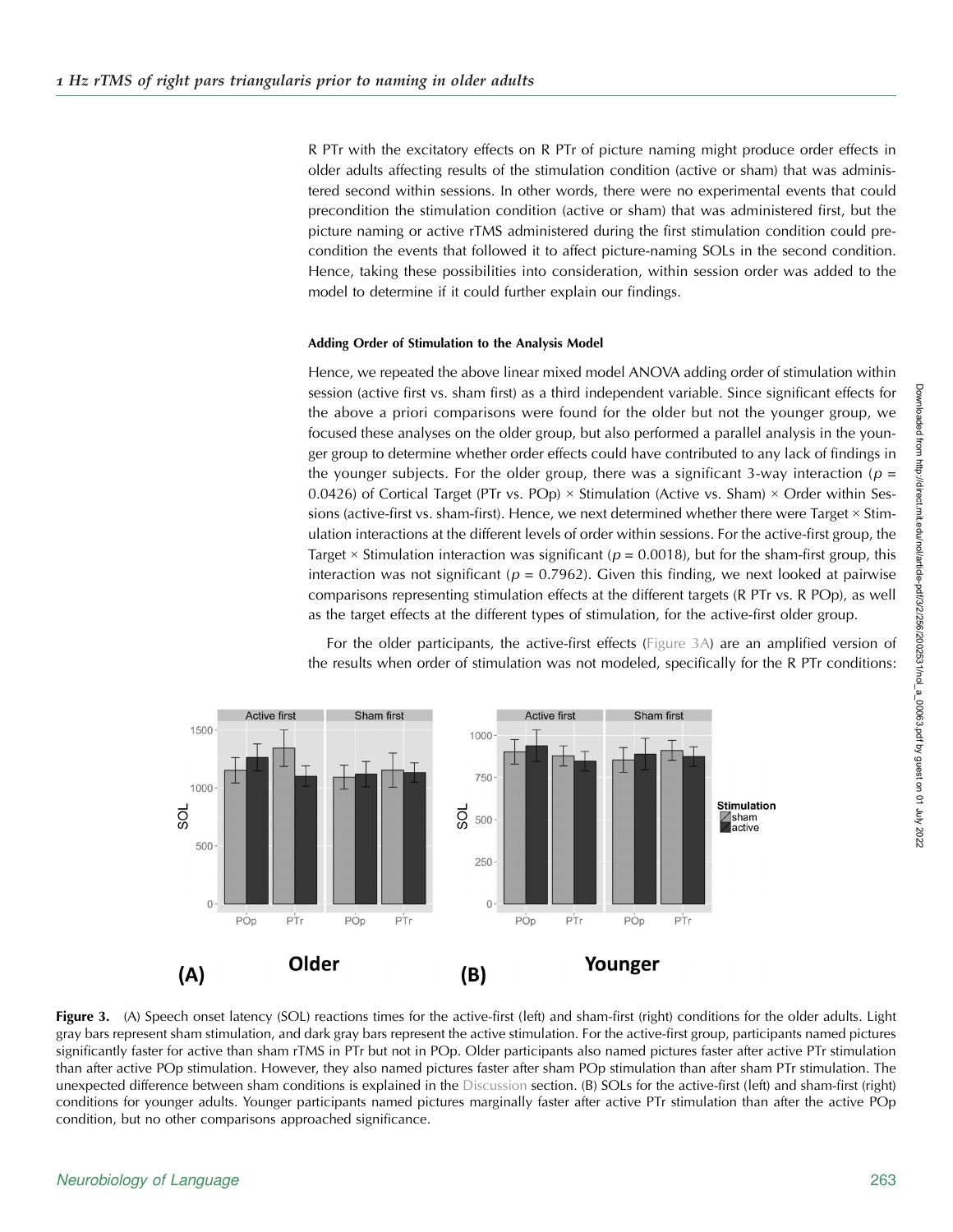|              | Error rates per 30-word list |                                                                               |  |  |
|--------------|------------------------------|-------------------------------------------------------------------------------|--|--|
| Group        |                              | 0 Errors / List 0.25 Errors / List 0.5 Errors / List $\geq$ 0.5 Errors / List |  |  |
| Younger      |                              |                                                                               |  |  |
| <b>Older</b> |                              |                                                                               |  |  |

Table 1. Number of participants with different error rates per list for younger and older participants

The R PTr active minus sham difference (−291 ms) was significant ( $p = 0.005$ ), consistent with our a priori hypothesis. Further, the R PTr active minus the R POp active difference of  $-183$  ms was significant for active-first participants ( $p = 0.038$ ), which also is consistent with our a priori hypothesis. The 226 ms difference between the sham conditions (R PTr sham vs. R POp sham) also was significant ( $p = 0.008$ ). The 26 ms difference for R POp active minus sham was not significant ( $p = 0.708$ ). There were no significant interactions for the younger participants.

## Accuracy

Average accuracy of picture-naming performance was 99.54% correct for younger participants (average error percentage =  $0.47\%$ ,  $SD = 0.74\%$ ) and 98.10% correct for older participants (average error percentage =  $1.90\%$ ,  $SD = 3.26\%$ ). Twelve of the 15 older subjects had error rates within the distribution limits of the younger participants (0–3 errors for all four of the word lists, 120 items). The other three older participants had 4, 6, and 15 errors for all four of the word lists, accounting for 73.53% of the total errors for the older group. Table 1 shows the error rates for the younger and older participants per 30-word list. Given the high accuracy rates for both groups (all but 1 younger and 3 older participants averaged  $\leq 0.5$  errors per list), it was not surprising that further analysis of errors with respect to stimulation conditions and sites of stimulation did not yield significant differences characterizing the performance of either group.

## DISCUSSION

The main hypothesis for this study was that decreasing excitability of R PTr in older adults would improve the efficiency of picture naming because this R PTr activity interferes with word finding. If suppression of R PTr activity via 1 Hz rTMS in the older group resulted in faster picture naming, it would provide clear evidence that R PTr activity had been interfering with word retrieval, as opposed to *compensating* for diminished function. Our study was designed to enable us to test this hypothesis against two control conditions: (1) sham (as opposed to active) stimulation, and (2) a control target in R POp, a brain region that previous literature ([Naeser et al., 2011;](#page-14-0) [Wierenga et al., 2008](#page-15-0)) indicated would not respond to 1 Hz rTMS. Results support our hypotheses with a caveat that warrants detailed discussion and suggests future avenues of research.

Namely, despite precedent in the literature for a 30-min washout period between conditions, our results suggested that 30 min between the active and sham conditions was insufficient, and that the inhibitory effects of rTMS (active-first condition) or excitatory effects of picture naming (sham condition) interacted with other experimental events that followed in the session, confounding the effects of stimulation (active vs. sham rTMS) and/or target (R PTr vs. R POp) ([Lang et al., 2004;](#page-14-0) [Siebner et al., 2004\)](#page-15-0). To explore this possible interaction, we stratified our sample by the order in which they received active vs. sham stimulation within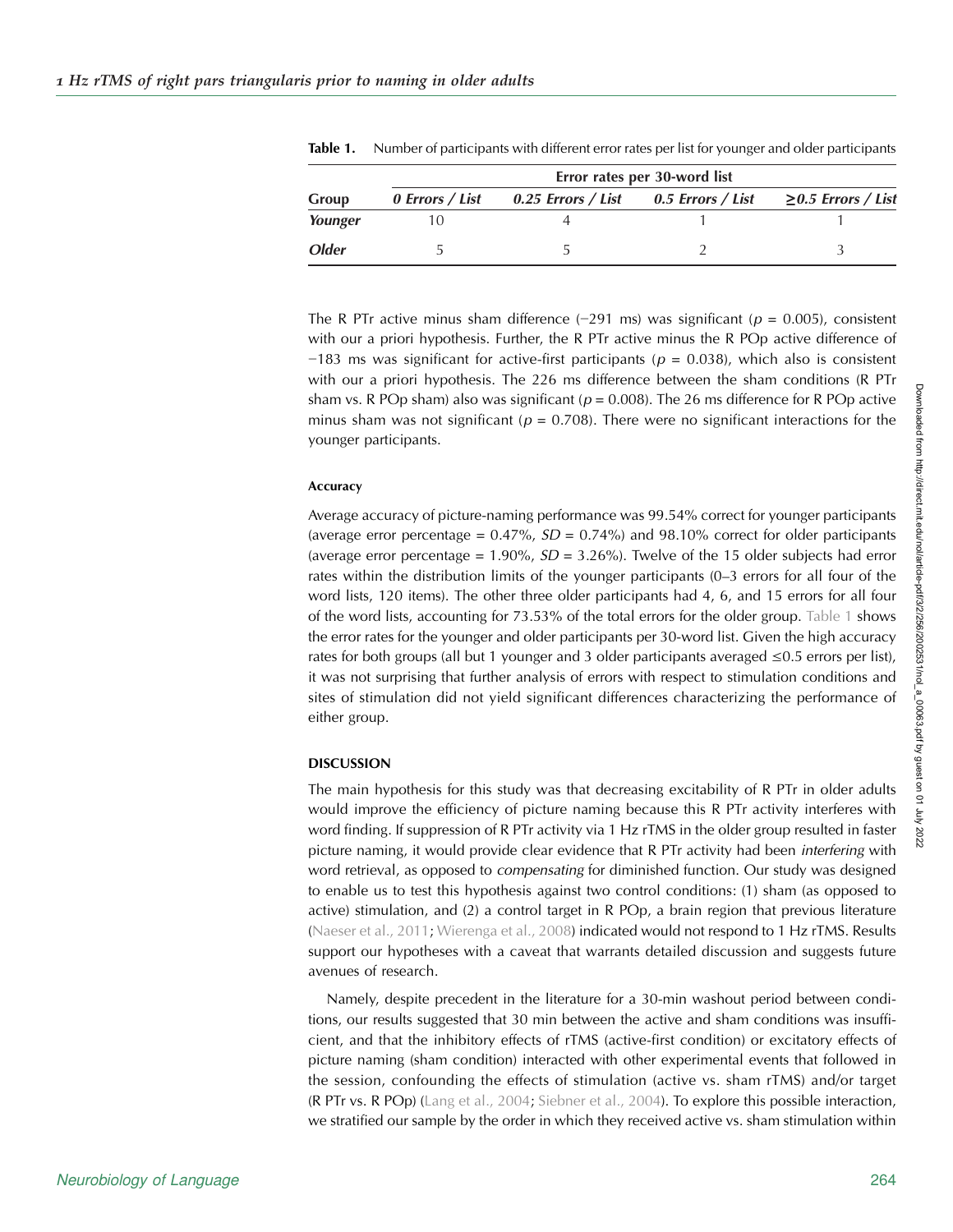session and repeated our analysis. This was statistically and practically feasible because the groups were well-counterbalanced. In so doing, we discovered that the hypothesized effects in one older group (active-first) were obscured by the lack of any effects in the other group (sham-first).

The remainder of the discussion deals with the following: (1) We interpret the results of the R PTr vs. the R POp stimulation conditions in the active-first group within the context of our experimental hypothesis. (2) We explain how experimental manipulations in the condition administered first (active or sham) interacted with subsequent experimental conditions to affect the results of the condition administered second in older adults. (3) The implications of our findings for future experimental design as well as the broader implications for rehabilitation are discussed. Finally, a brief summary is offered.

## R PTr vs. R POp in Active-First Group

We examined the possibility that order of stimulation within session (active first vs. sham first) interacted with type of stimulation (active vs. sham) and target of stimulation (R PTr vs. R POp), emphasizing older adults. This order of stimulation within sessions had been counterbalanced across participants, with half in each group receiving active rTMS first on each of the two visits, and half receiving sham rTMS first on each visit. When the temporal order of active vs. sham rTMS was included in our statistical model, we found convincing support for our experimental hypotheses in the active-first group ([Figure 3](#page-7-0)). This evidence had been partially obscured in our primary analysis by the lack of an effect in the sham-first group. Further, there was a significant difference in the sham conditions for R PTr vs. R POp, with the sham condition for R PTr having significantly longer SOLs (i.e., slower responding) than for R POp in the active-first group, calling into question the validity of the comparisons of the active and sham conditions. Thus, we rely on the comparison of R PTr and R POp active stimulation in the active-first group to address our hypothesis regarding R PTr activity during picture naming.

After 1 Hz rTMS of R PTr in the older active-first group, SOLs for picture naming were faster than after 1 Hz rTMS of the control area, R POp. This finding supports the idea that decreasing the excitability of (i.e., inhibiting) R PTr is removing its interference with picture naming. It also contradicts the concept that R PTr activity is a compensatory mechanism that aids picture naming because inhibiting such a compensatory mechanism would make picture naming less efficient (i.e., slower), the opposite effect from our findings. One might ask: Why does R PTr activity increase during picture naming if it is not compensatory? The work of [McGregor et al.](#page-14-0) [\(2013](#page-14-0), [2018\)](#page-14-0) shows an analogous situation in the motor system to that in the language system. Specifically, R motor cortex (M1) shows decreased activity in younger adults during R hand movements that changes to increased activity in sedentary older (middle aged) adults ([McGregor et al., 2013\)](#page-14-0), similar to [Wierenga et al.](#page-15-0)'s (2008) picture-naming findings in R PTr. (Recall that adults in the present study also were sedentary.) The increased R M1 activity in older adults is accompanied by poorer performance in speeded and skilled motor activities of the R hand [\(McGregor et al., 2013\)](#page-14-0). Further, decreased R hand motor skills in sedentary older adults is associated with decreased interhemispheric inhibition of R M1 after single-pulse TMS stimulation of L M1 ([McGregor et al., 2013](#page-14-0)), indicating that reduced interhemispheric inhibition in older adults might account for the poorer motor performance. Since the subjects in McGregor's and Wierenga's experiments were right-handed, we can assume left-hemisphere dominance for motor and language functions in these experiments. These parallels suggest that the relationship between interhemispheric inhibition and word-finding efficiency should be investigated in older adults.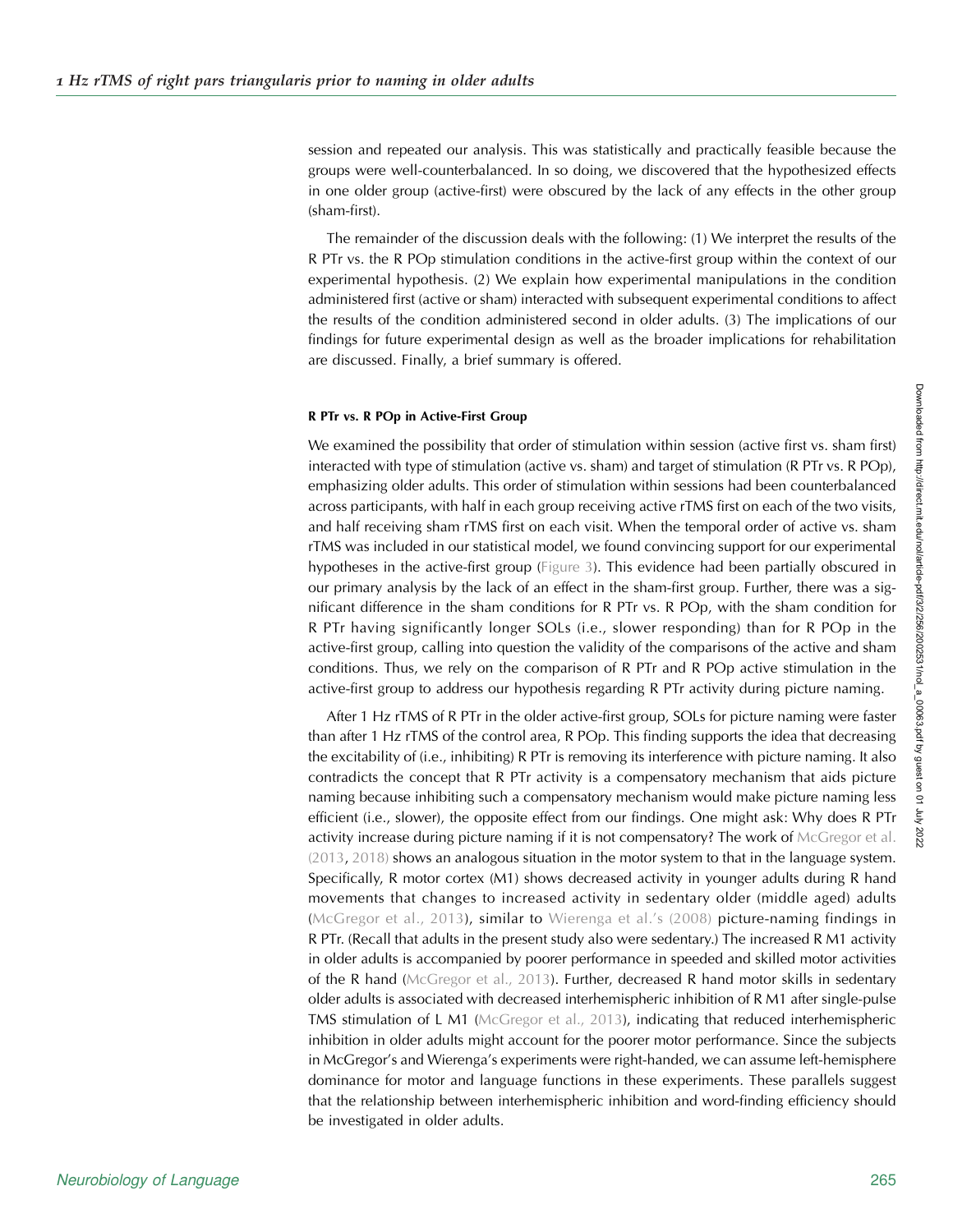## Serial Dependency Effects and Active vs. Sham Comparisons in Older Adults

The reader will remember that for the active-first group, sham stimulation for the R PTr session showed significantly slower SOLs than sham stimulation for the R POp session. Theoretically, this should not happen because sham stimulation should have no effects on performance. Further, the reader will recall that there were no differences in SOLs after the active vs. the sham condition for the sham-first group of older adults. It was asserted earlier that these two findings, which were contrary to our predictions, could be explained by interactions between the final picture-naming measure in the stimulation paradigm that was administered second and the experimental events that preceded it. Indeed, the veracity of the above interpretation of R PTr vs. R POp stimulation effects depends to some degree on our ability to explain these unexpected findings.

#### Why SOLs in the sham condition for R PTr are increased

To understand why the SOLs for sham stimulation in the R PTr session of the active-first group were longer than those for sham stimulation in the R POp (control) session, we must understand the order of events that produce the serial dependencies for the picture-naming measure in the sham condition. Picture naming for sham stimulation in the active-first group was preceded first by active 1 Hz rTMS, which has the effect of inhibiting R PTr. This stimulation was followed by repetitive picture naming which tends to excite R PTr in older adults ([Wierenga](#page-15-0) [et al., 2008](#page-15-0)). The reader may recall from the study of [Lang et al. \(2004\)](#page-14-0) that inhibitory stimulation followed by weak excitatory stimulation (20 s of 5 Hz rTMS) significantly enhances the effects of excitatory stimulation, producing enhanced excitatory effects above that of receiving only sham stimulation at 20–30 min post excitatory stimulation, similar to the timeframe of the current experiment. Thus, the increased excitatory effects of picture naming that are preconditioned by 1 Hz rTMS should increase the interference effects of R PTr activity evoked by picture naming after sham stimulation, which, in turn, would cause increased SOLs for the measurement taken after sham stimulation. The effects of this sequence of events are illustrated in [Figure 4](#page-11-0). Further, it must be emphasized that this explanation requires that R PTr interferes with picture naming, providing further evidence for our hypothesis that R PTr in older adults interferes with picture naming.

## Why there is no difference between active and sham stimulation in the sham-first group

To understand the serial dependency for the active condition in the sham-first group, we must again review the order of events. The first active event for this group is the picture-naming measurement after sham stimulation, which has an excitatory impact on R PTr. This is followed later by 1 Hz (inhibitory) rTMS. A study speaking to the order of events for the sham-first group is that of [Siebner et al. \(2004\)](#page-15-0). They performed 10 min of anodal tDCS stimulation (which increases cortical excitability), followed 10 min later by 15 min of 1 Hz rTMS. Siebner et al. found that greater excitability in response to anodal tDCS leads to greater suppression of cortical excitability after 1 Hz rTMS, and that weaker response to anodal tDCS results in weaker suppression of excitability after 1 Hz rTMS. Hence, if the excitatory stimulation afforded by 30 picture-naming trials is weak in terms of its excitatory after-effects (because of a small number of trials, or the spacing between trials  $(\sim 2-4 \text{ s})$ , etc.), then its preconditioning could weaken the effects of 1 Hz rTMS, thereby negating the rTMS effects. Such a sequence, then, could lead to a lack of difference between the sham and active 1 Hz rTMS for the sham-first older group. (It should be remembered that the effects on the sham trial of the active-first group discussed in the preceding paragraph require only weak excitatory stimula-tion; [Lang et al., 2004](#page-14-0)).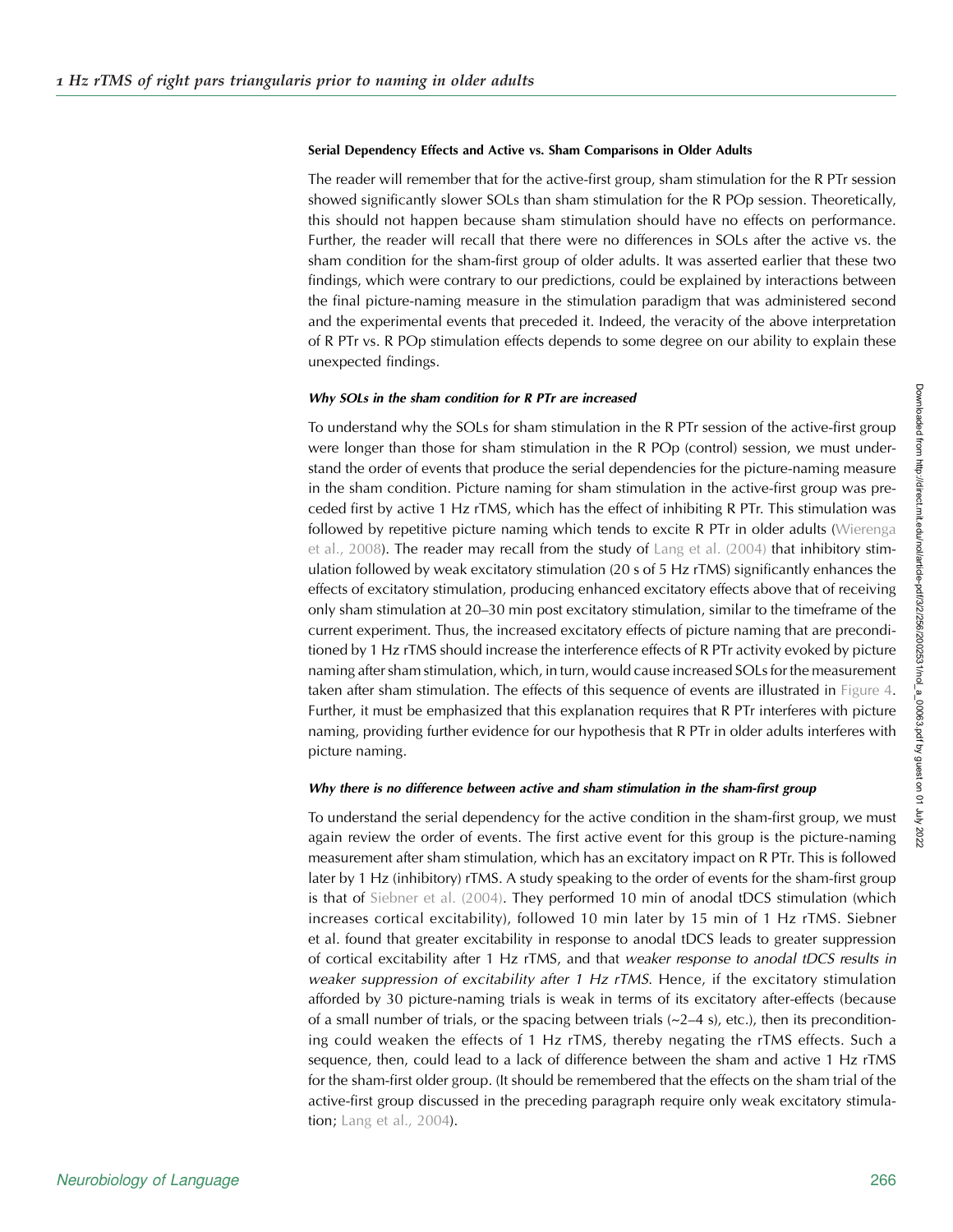<span id="page-11-0"></span>

Figure 4. Reversed polarity effects during sham PTr condition for participants receiving active rTMS first. (A) Active 1 Hz rTMS is applied to R PTr. (B) First picture-naming task. A moderate decrease in R PTR excitability leads to faster (i.e., shorter) speech onset latency. However, the act of word retrieval, potentiated by the preceding rTMS, begins to strongly increase excitability of R PTr. (C) Sham rTMS. Even though no rTMS is delivered, the excitability effects just described are accompanied by an increase in R PTr excitability. (D) Second picture-naming task. A strong increase in R PTr excitability leads to slower (i.e., longer) speech onset latency. (E) It is uncertain how long the increased R PTr excitability might last after the second picture-naming task, so this phase is depicted by a dashed line.

#### Implications of Serial Dependency Effects

The current report has introduced the idea that there may be serial dependency between repeated behaviors and NIBS techniques that may introduce unexpected effects on subsequent behavior. In the following paragraphs, we will discuss two important issues regarding these serial dependencies. The first issue is how to avoid the kind of confounds that interaction between NIBS and repetitive behavior introduce into experimental designs and their interpretation. Hopefully, this discussion can be of some help avoiding such interpretative complications in the future. Second, NIBS interventions are receiving a great deal of attention in the rehabilitation literature [\(Crosson et al., 2019](#page-13-0)). Hence, interactions between NIBS and behavioral treatments could invoke unexpected consequences (positive or negative) during rehabilitation studies or treatments. These two topics are covered below.

## Avoiding serial dependencies between NIBS and repetitive behavior

An important implication of the preceding discussion is that repetitive picture naming (or other repetitive behaviors) should not be viewed solely as inert measurements. They may have a weak excitatory effect that interacts with preceding or subsequent brain stimulation or another episode of picture naming. This hypothesis is itself worth putting to further test because a knowledge of the excitatory effects of repetitive picture naming could affect the design of future experiments in which NIBS techniques are used to test neurocognitive theories. The key consideration in such experiments is how to mitigate the interactive effects of NIBS and picture naming. One obvious remedy for the order effects described above is to put more time between active inhibitory, active excitatory, and/or sham conditions with repetitive behavioral measurements of their effects. The 30 min between conditions of the current study obviously was not enough, but how much more time is enough? In the tDCS neuromodulation literature, it is common to put a week between sessions, consistent with recent recommendations by [Woods et al. \(2016\)](#page-15-0) for avoiding long-term neuroplasticity effects of tDCS. For example, in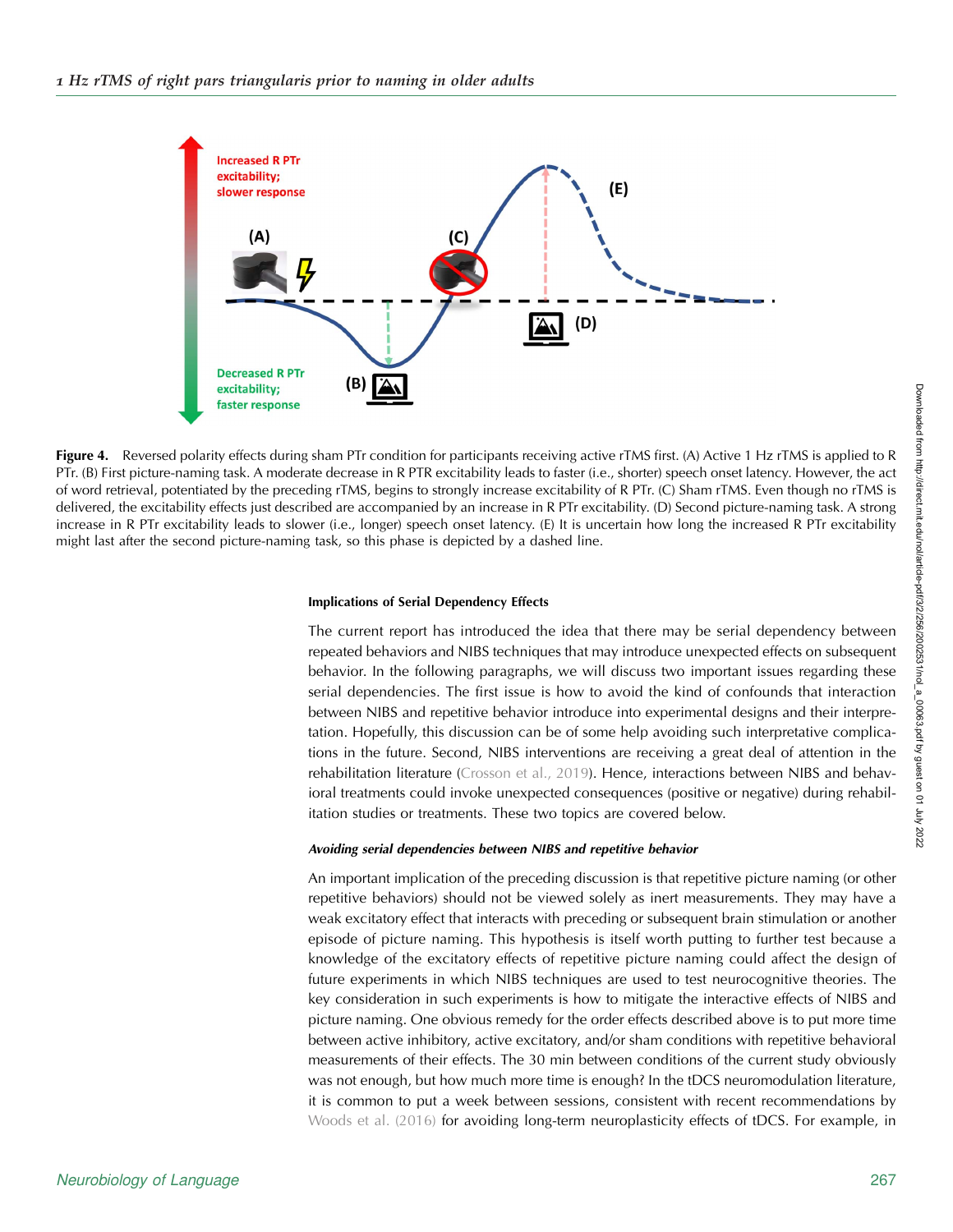their study of the effects of tDCS on word retrieval, [Meinzer et al. \(2013\)](#page-14-0) had at least a week between active and sham tDCS sessions. Further, in the one study with only two to three days between sessions ([Lifshitz Ben-Basat & Mashal, 2017](#page-14-0)) there was also an order effect. Based upon these considerations, the recommendation of a week between different active and/or sham sessions to avoid accumulation of long-term effects seems appropriate for any NIBS technique.

### Implications for rehabilitation

We have discussed ways in which repeated behavioral activation of cortex and NIBS of the same cortex might interact to potentiate or negate the effects of NIBS. Potentially, there are numerous ways in which such serial dependencies might be studied and eventually applied in rehabilitation. Here, we mention one example: It has become common for studies to use anodal stimulation of language-eloquent dominant-hemisphere cortices combined with language training for aphasia in rehabilitation studies (see [Crosson et al., 2019,](#page-13-0) for a review, or [Fridriksson et al., 2018](#page-14-0), for a more recent example). [Lang et al. \(2004\)](#page-14-0) showed that anodal stimulation of M1 followed by a weak excitatory stimulation of the same cortex resulted in a reversal of the excitatory effects of anodal tDCS so that they became inhibitory effects that began somewhere between 10–20 min after the initial tDCS. It has not been uncommon to begin language training during tDCS and to continue it after tDCS has been ended. But, if language training has a weak excitatory effect on the language-eloquent cortex that is stimulated, then, could continuing language training much past the end of tDCS be counter-productive because it eventually leads to inhibitory effects on the stimulated language-eloquent cortex that is needed for successful language training? Further, could differences in whether or how long the behavioral component of therapy continued after tDCS account for some of the differences in outcomes between combined tDCS and behavioral treatment that were noted by [Crosson et al. \(2019\)](#page-13-0). This analysis suggests that it would be worth investigating the best time after tDCS to stop language training to achieve optimal results.

## **Conclusions**

The current study was designed to test the proposition that R PTr activity in older adults interferes with picture naming. Specifically, 1 Hz rTMS, shown to reduce cortical excitability, was administered to R PTr immediately before SOLs to picture naming were measured. It was hypothesized that this low-frequency rTMS would suppress the interference of R PTr on picture naming, leading to faster SOLs. When within-session order effects were modeled, findings indicated that there were serial dependencies between picture naming and 1 Hz rTMS that invalidated comparisons with sham stimulation for r PTr. Nonetheless, in the active-first group of older adults, comparison of active R PTr stimulation with active stimulation of a control area, R POp, showed faster SOLs for R PTr, indicating that R PTr activity in older adults inter-feres with word finding. Further, when taken in the context of the work of [Lang et al. \(2004\)](#page-14-0), the lengthening of SOLs after sham stimulation in the active-first group also indicates R PTr activity interferes with word finding in older adults. No evidence from this study supports the idea that R PTr activity provides compensatory support of word finding in older adults. Serial dependencies between behavioral activation and NIBS, such as those found in the current study, can be avoided in future studies of the cognitive effects of NIBS by allowing the effects of NIBS to dissipate over one week before performing other active or sham NIBS conditions. Finally, the implications of interactions between repetitive behavioral manipulations and NIBS for rehabilitation should be studied.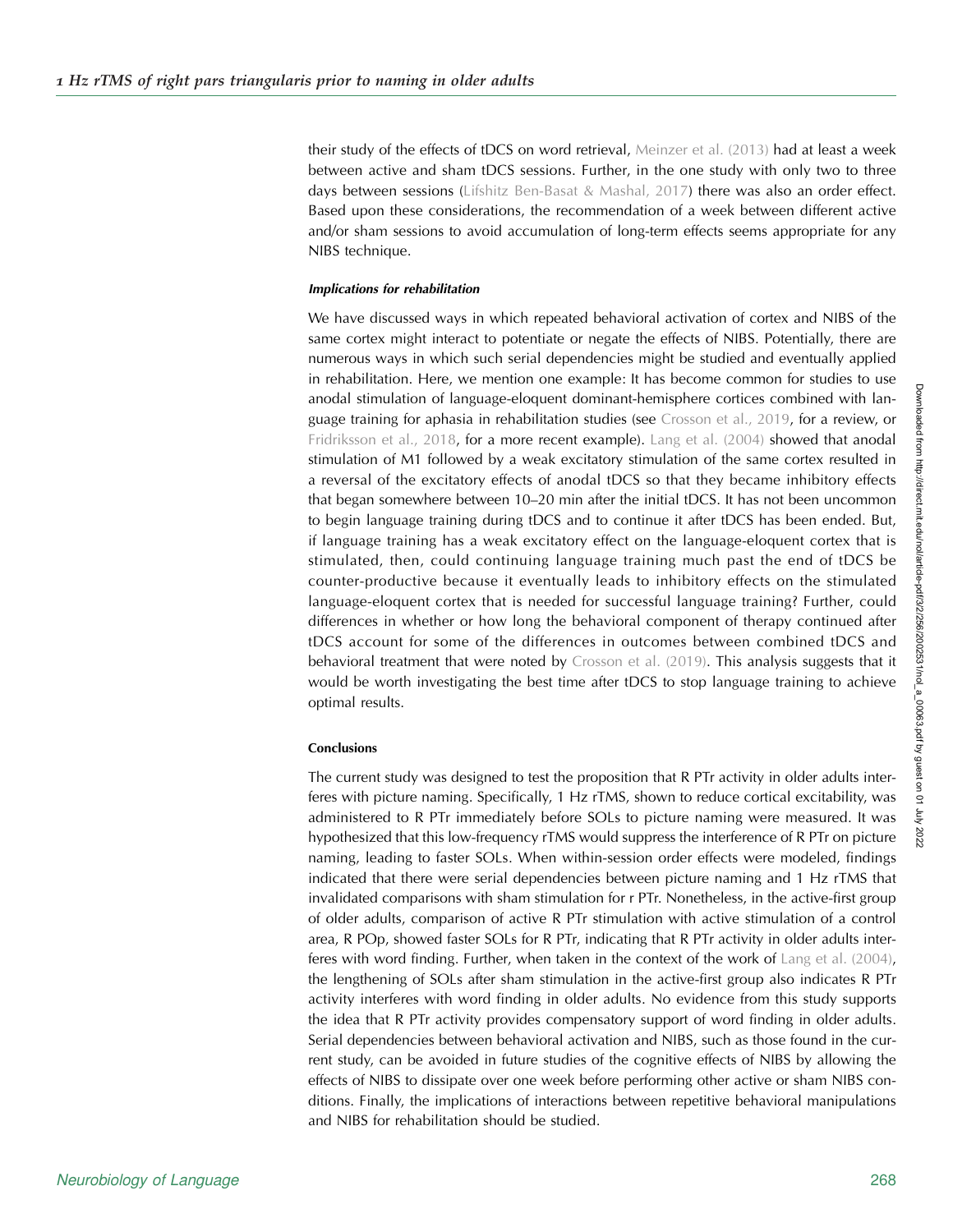## <span id="page-13-0"></span>ACKNOWLEDGMENTS

Work on this study was supported by the following grants: Grant # I21 RX00099401 (Bruce Crosson), Senior Research Career Scientist Award # B6364-L (Bruce Crosson), and Career Development Award – Level 2 # IK2 RX000956 (Keith M. McGregor), all from the United States Department of Veterans Affairs Rehabilitation Research and Development Service. The views expressed in this work do not necessarily reflect those of the United States Government or the Department of Veterans Affairs. All authors contributed significantly to the production of this work.

## FUNDING INFORMATION

Bruce A. Crosson, U.S. Department of Veterans Affairs ([https://dx.doi.org/10.13039](http://dx.doi.org/10.13039/100000738) [/100000738](http://dx.doi.org/10.13039/100000738)), Award ID: I21 RX00099401. Bruce A. Crosson, U.S. Department of Veterans Affairs ([https://dx.doi.org/10.13039/100000738\)](http://dx.doi.org/10.13039/100000738), Award ID: B6364-L. Keith M. McGregor, U.S. Department of Veterans Affairs ([https://dx.doi.org/10.13039/100000738\)](http://dx.doi.org/10.13039/100000738), Award ID: IK2 RX000956.

## AUTHOR CONTRIBUTIONS

Jonathan H. Drucker: Conceptualization: Supporting; Data curation: Lead; Formal analysis: Lead; Investigation: Lead; Methodology: Equal; Project administration: Supporting; Software: Lead; Visualization: Equal; Writing – original draft: Equal; Writing – review & editing: Equal. Charles M. Epstein: Conceptualization: Supporting; Methodology: Equal; Resources: Supporting; Supervision: Supporting; Writing – original draft: Supporting; Writing – review & editing: Equal. Keith M. McGregor: Conceptualization: Equal; Data curation: Equal; Funding acquisition: Equal; Investigation: Supporting; Methodology: Supporting; Supervision: Supporting; Writing – review & editing: Equal. Kyle Hortman: Data curation: Supporting. Kaundinya S. Gopinath: Methodology: Supporting. Bruce Crosson: Conceptualization: Lead; Formal analysis: Supporting; Funding acquisition: Lead; Methodology: Equal; Project administration: Lead; Resources: Lead; Supervision: Lead; Visualization: Supporting; Writing – original draft: Equal; Writing – review & editing: Lead.

## COMPETING INTERESTS

Charles M. Epstein received royalties from Neuronetics, Inc., which manufactures transcranial magnetic stimulators. No Neuronetics equipment was used in this study.

## REFERENCES

- Berlingeri, M., Danelli, L., Bottini, G., Sberna, M., & Paulesu, E. (2013). Reassessing the HAROLD model: Is the hemispheric asymmetry reduction in older adults a special case of compensatory-related utilisation of neural circuits? Experimental Brain Ressearch, 224(3), 393–410. [https://doi.org/10.1007](https://doi.org/10.1007/s00221-012-3319-x) [/s00221-012-3319-x](https://doi.org/10.1007/s00221-012-3319-x), PubMed: [23178904](https://pubmed.ncbi.nlm.nih.gov/23178904)
- Cabeza, R. (2001). Cognitive neuroscience of aging: Contributions of functional neuroimaging. Scandinavian Journal of Psychology, 42(3), 277–286. [https://doi.org/10.1111/1467-9450.00237,](https://doi.org/10.1111/1467-9450.00237) PubMed: [11501741](https://pubmed.ncbi.nlm.nih.gov/11501741)
- Cabeza, R. (2002). Hemispheric asymmetry reduction in older adults: The HAROLD model. Psychological Aging, 17(1), 85–100. [https://](https://doi.org/10.1037/0882-7974.17.1.85) [doi.org/10.1037/0882-7974.17.1.85,](https://doi.org/10.1037/0882-7974.17.1.85) PubMed: [11931290](https://pubmed.ncbi.nlm.nih.gov/11931290)
- Cabeza, R., Daselaar, S. M., Dolcos, F., Prince, S. E., Budde, M., & Nyberg, L. (2004). Task-independent and task-specific age effects on brain activity during working memory, visual attention and episodic retrieval. Cerebral Cortex, 14(4), 364–375. [https://doi](https://doi.org/10.1093/cercor/bhg133) [.org/10.1093/cercor/bhg133,](https://doi.org/10.1093/cercor/bhg133) PubMed: [15028641](https://pubmed.ncbi.nlm.nih.gov/15028641)
- Crosson, B., Rodriguez, A. D., Copland, D., Fridriksson, J., Krishnamurthy, L., Meinzer, M., Raymer, A. M., Krishnamurthy, V., & Leff, A. (2019). Neuroplasticity and aphasia treatments: New approaches for an old problem. Journal of Neurology, Neurosurgery, and Psychiatry, 90, 1147-1155. [https://doi.org/10](https://doi.org/10.1136/jnnp-2018-319649) [.1136/jnnp-2018-319649,](https://doi.org/10.1136/jnnp-2018-319649) PubMed: [31055282](https://pubmed.ncbi.nlm.nih.gov/31055282)
- Delis, D. C., Kramer, J. H., Kaplan, E., & Obler, B. A. (2000). California Verbal Learning Test - Second Edition. Psychological Corporation.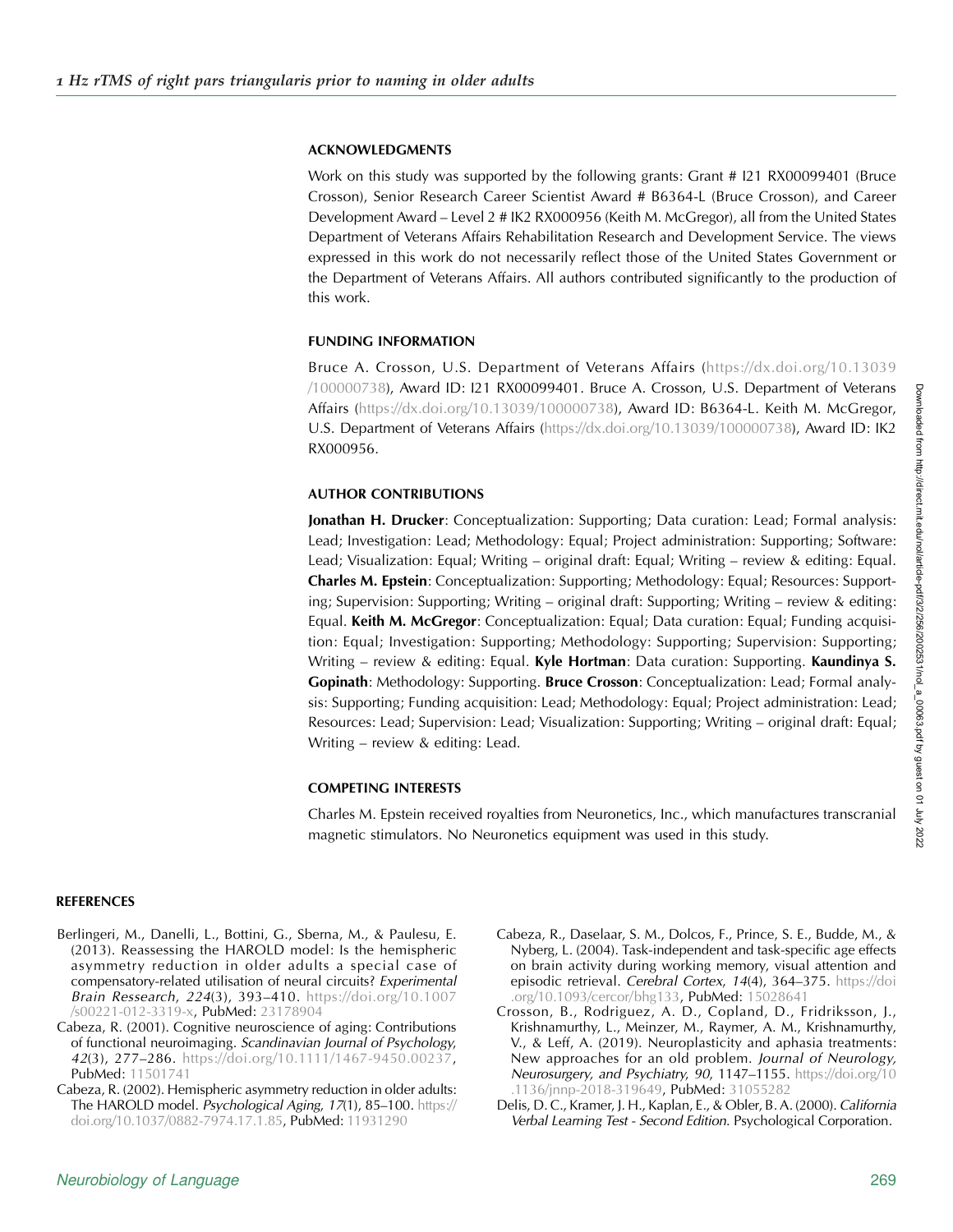- <span id="page-14-0"></span>Dmochowski, J. P., Datta, A., Bikson, M., Su, Y., & Parra, L. C. (2011). Optimized multi-electrode stimulation increases focality and intensity at target. Journal of Neural Engineering, 8(4), Article 046011. [https://doi.org/10.1088/1741-2560/8/4/046011,](https://doi.org/10.1088/1741-2560/8/4/046011) PubMed: [21659696](https://pubmed.ncbi.nlm.nih.gov/21659696)
- Dolcos, F., Rice, H. J., & Cabeza, R. (2002). Hemispheric asymmetry and aging: Right hemisphere decline or asymmetry reduction. Neuroscience and Biobehavioral Reviews, 26(7), 819–825. [https://doi.org/10.1016/s0149-7634\(02\)00068-4](https://doi.org/10.1016/s0149-7634(02)00068-4)
- Fridriksson, J., Morrow, K. L., Moser, D., & Baylis, G. C. (2006). Age-related variability in cortical activity during language processing. Joural of Speech, Language, and Hearing Research, 49(4), 690–697. [https://doi.org/10.1044/1092-4388\(2006/050\),](https://doi.org/10.1044/1092-4388(2006/050)) PubMed: [16908869](https://pubmed.ncbi.nlm.nih.gov/16908869)
- Fridriksson, J., Richardson, J. D., Baker, J. M., & Rorden, C. (2011). Transcranial direct current stimulation improves naming reaction time in fluent aphasia: A double-blind, sham-controlled study. Stroke, 42(3), 819–821. [https://doi.org/10.1161/STROKEAHA](https://doi.org/10.1161/STROKEAHA.110.600288) 110.600288, PubMed: [21233468](https://pubmed.ncbi.nlm.nih.gov/21233468)
- Fridriksson, J., Rorden, C., Elm, J., Sen, S., George, M. S., & Bonilha, L. (2018). Transcranial direct current stimulation vs. sham stimulation to treat aphasia after stroke: A randomized clinical trial. JAMA Neurology, 75(12), 1470–1476. [https://doi.org/10.1001](https://doi.org/10.1001/jamaneurol.2018.2287) [/jamaneurol.2018.2287](https://doi.org/10.1001/jamaneurol.2018.2287), PubMed: [30128538](https://pubmed.ncbi.nlm.nih.gov/30128538)
- Holland, R., Leff, A. P., Josephs, O., Galea, J. M., Desikan, M., Price, C. J., Rothwell, J. C., & Crinion, J. (2011). Speech facilitation by left inferior frontal cortex stimulation. Current Biology, 21(16), 1403–1407. [https://doi.org/10.1016/j.cub.2011.07.021,](https://doi.org/10.1016/j.cub.2011.07.021) PubMed: [21820308](https://pubmed.ncbi.nlm.nih.gov/21820308)
- Hoyau, E., Boudiaf, N., Cousin, E., Pichat, C., Fournet, N., Krainik, A., Jaillard, A., & Baciu, M. (2017). Aging modulates the hemispheric specialization during word production. Frontiers in Aging Neuroscience, 9, Article 125. [https://doi.org/10.3389/fnagi.2017](https://doi.org/10.3389/fnagi.2017.00125) [.00125,](https://doi.org/10.3389/fnagi.2017.00125) PubMed: [28536520](https://pubmed.ncbi.nlm.nih.gov/28536520)
- James, G. A., Thostenson, J. D., Brown, G., Carter, G., Hayes, H., Tripathi, S. P., Dobry, D. J., Govindan, R. B., Dornhoffer, J. L., Williams, D. K., Kilts, C. D., & Mennemeier, M. S. (2017). Neural activity during attentional conflict predicts reduction in tinnitus perception following rTMS. Brain Stimulation, 10(5), 934–943. [https://doi.org/10.1016/j.brs.2017.05.009,](https://doi.org/10.1016/j.brs.2017.05.009) PubMed: [28629874](https://pubmed.ncbi.nlm.nih.gov/28629874)
- Kaplan, E., Goodglass, H., & Weintraub, S. (2001). Boston Naming Test - Second Edition. Lippincott, Williams & Wilkins.
- Lang, N., Siebner, H. R., Ernst, D., Nitsche, M. A., Paulus, W., Lemon, R. N., & Rothwell, J. C. (2004). Preconditioning with transcranial direct current stimulation sensitizes the motor cortex to rapid-rate transcranial magnetic stimulation and controls the direction of after-effects. Biological Psychiatry, 56(9), 634–639. [https://doi.org/10.1016/j.biopsych.2004.07.017,](https://doi.org/10.1016/j.biopsych.2004.07.017) PubMed: [15522246](https://pubmed.ncbi.nlm.nih.gov/15522246)
- Lifshitz Ben-Basat, A., & Mashal, N. (2017). Improving naming abilities among healthy young-old adults using transcranial direct current stimulation. Journal of Psycholinguistic Research, 47, 113–124. [https://doi.org/10.1007/s10936-017-9516-9,](https://doi.org/10.1007/s10936-017-9516-9) PubMed: [28856553](https://pubmed.ncbi.nlm.nih.gov/28856553)
- Luis, C. A., Keegan, A. P., & Mullan, M. (2009). Cross validation of the Montreal Cognitive Assessment in community dwelling older adults residing in the Southeastern US. International Journal of Geriatric Psychiatry, 24(2), 197–201. [https://doi.org/10.1002/gps](https://doi.org/10.1002/gps.2101) [.2101,](https://doi.org/10.1002/gps.2101) PubMed: [18850670](https://pubmed.ncbi.nlm.nih.gov/18850670)
- McGregor, K. M., Crosson, B., Mammino, K., Garcia, P. S., & Nocera, J. (2018). Influences of 12-week physical activity interventions on TMS measures of cortical network inhibition and upper extremity motor performance in older adults – A feasibility

study. Frontiers in Aging Neuroscience, 9, Article 422. [https://doi](https://doi.org/10.3389/fnagi.2017.00422) [.org/10.3389/fnagi.2017.00422,](https://doi.org/10.3389/fnagi.2017.00422) PubMed: [29354049](https://pubmed.ncbi.nlm.nih.gov/29354049)

- McGregor, K. M., Nocera, J. R., Sudhyadhom, A., Patten, C., Manini, T., Kleim, J. A., Crosson, B., & Butler, A. J. (2013). Effects of aerobic fitness on aging-related changes of interhemispheric inhibition and motor performance. Frontiers in Aging Neuroscience, 5, Article 66. [https://doi.org/10.3389/fnagi.2013.00066,](https://doi.org/10.3389/fnagi.2013.00066) PubMed: [24198784](https://pubmed.ncbi.nlm.nih.gov/24198784)
- Meinzer, M., Flaisch, T., Wilser, L., Eulitz, C., Rockstroh, B., Conway. T., Gonzalez-Rothi, L., & Crosson, B. (2009). Neural signatures of semantic and phonemic fluency in young and old adults. Journal of Cognitive Neuroscience, 21(10), 2007–2018. <https://doi.org/10.1162/jocn.2009.21219>, PubMed: [19296728](https://pubmed.ncbi.nlm.nih.gov/19296728)
- Meinzer, M., Lindenberg, R., Antonenko, D., Flaisch, T., Flöel, A. (2013). Anodal transcranial direct current stimulation temporarily reverses age-associated cognitive decline and functional brain activity changes. Journal of Neuroscience, 33(30), 12470–12478. [https://doi.org/10.1523/JNEUROSCI.5743-12.2013,](https://doi.org/10.1523/JNEUROSCI.5743-12.2013) PubMed: [23884951](https://pubmed.ncbi.nlm.nih.gov/23884951)
- Meinzer, M., Seeds, L., Flaisch, T., Harnish, S., Cohen, M. L., McGregor, K., Conway, T., Benjamin, M., & Crosson, B. (2012). Impact of changed positive and negative task-related brain activity on word-retrieval in aging. Neurobiology of Aging, 33(4), 656–669. [https://doi.org/10.1016/j.neurobiolaging.2010.06.020,](https://doi.org/10.1016/j.neurobiolaging.2010.06.020) PubMed: [20696496](https://pubmed.ncbi.nlm.nih.gov/20696496)
- Naeser, M. A., Martin, P. I., Nicholas, M., Baker, E. H., Seekins, H., Kobayashi, M., Theoret, H., Fregni, F., Maria-Tormos, J., Kurland, J., Doron, K. W., & Pascual-Leone, A. (2005). Improved picture naming in chronic aphasia after TMS to part of right Broca's area: An open-protocol study. Brain and Language, 93(1), 95–105. <https://doi.org/10.1016/j.bandl.2004.08.004>, PubMed: [15766771](https://pubmed.ncbi.nlm.nih.gov/15766771)
- Naeser, M. A., Martin, P. I., Nicholas, M., Baker, E. H., Seekins, H., Kobayashi, M., Theoret, H., Fregni, F., Maria-Tormos, J., Kurland, J., Doron, K. W., & Pascual-Leone, A. (2011). TMS suppression of right pars triangularis, but not pars opercularis, improves naming in aphasia. Brain and Language, 119(3), 206–213. [https://doi.org](https://doi.org/10.1016/j.bandl.2011.07.005) [/10.1016/j.bandl.2011.07.005,](https://doi.org/10.1016/j.bandl.2011.07.005) PubMed: [21864891](https://pubmed.ncbi.nlm.nih.gov/21864891)
- Nasreddine, Z. S., Phillips, N. A., Bédirian, V., Charbonneau, S., Whitehead, V., Collin, I., Cummings, J. L., & Chertkow, H. (2005). The Montreal Cognitive Assessment, MoCA: A brief screening tool for mild cognitive impairment. Journal of the American Geriatric Society, 53(4), 695–699. [https://doi.org/10](https://doi.org/10.1111/j.1532-5415.2005.53221.x) [.1111/j.1532-5415.2005.53221.x](https://doi.org/10.1111/j.1532-5415.2005.53221.x), PubMed: [15817019](https://pubmed.ncbi.nlm.nih.gov/15817019)
- Nocera, J., Crosson, B., Mammino, K., & McGregor, K. M. (2017). Changes in cortical activation patterns in language areas following an aerobic exercise intervention in older adults. Neural Plasticity, 2017, Article 6340302. [https://doi.org/10.1155/2017](https://doi.org/10.1155/2017/6340302) [/6340302](https://doi.org/10.1155/2017/6340302), PubMed: [28367334](https://pubmed.ncbi.nlm.nih.gov/28367334)
- Nocera, J. R., Mammino, K., Kommula, Y., Wharton, W., Crosson, B., & McGregor, K. M. (2020). Effects of combined aerobic exercise and cognitive training on verbal fluency in older adults. Gerontology and Geriatric Medicine, 6, Article 2333721419896884. <https://doi.org/10.1177/2333721419896884>, PubMed: [31950073](https://pubmed.ncbi.nlm.nih.gov/31950073)
- Nocera, J. R., McGregor, K. M., Hass, C. J., & Crosson, B. (2015). Spin exercise improves semantic fluency in previously sedentary older adults. Journal of Aging and Physical Activity, 23(1), 90–94. <https://doi.org/10.1123/japa.2013-0107>, PubMed: [24425525](https://pubmed.ncbi.nlm.nih.gov/24425525)
- Persson, J., Sylvester, C. Y., Nelson, J. K., Welsh, K. M., Jonides, J., & Reuter-Lorenz, P. A. (2004). Selection requirements during verb generation: Differential recruitment in older and younger adults. NeuroImage, 23(4), 1382–1390. [https://doi.org/10.1016/j](https://doi.org/10.1016/j.neuroimage.2004.08.004) [.neuroimage.2004.08.004](https://doi.org/10.1016/j.neuroimage.2004.08.004), PubMed: [15589102](https://pubmed.ncbi.nlm.nih.gov/15589102)